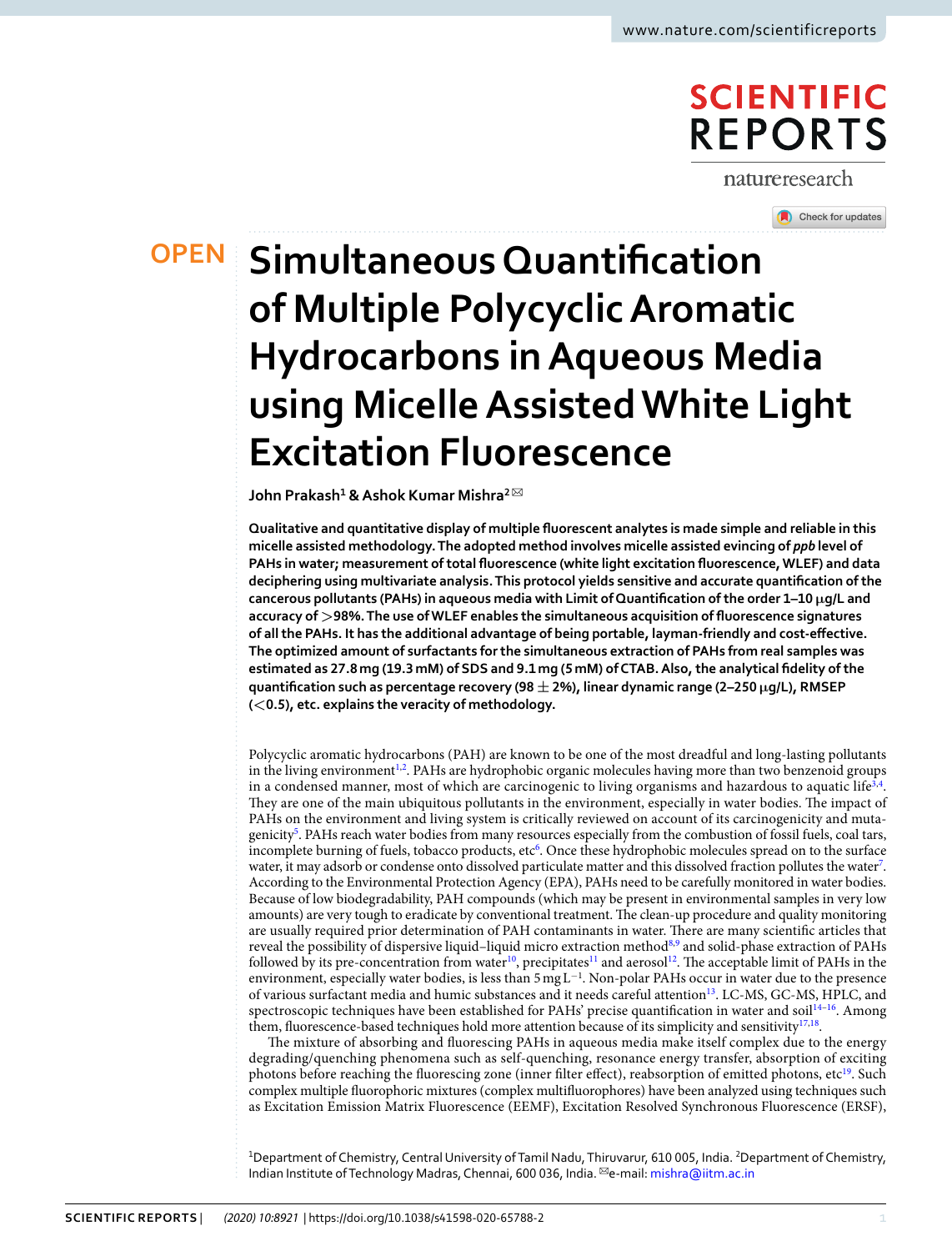Synchronous Fluorescence Scan (SFS) and Total Synchronous Fluorescence Scan (TSFS)<sup>[19](#page-8-17),[20](#page-8-18)</sup>. Though these techniques are fairly robust and accurate in predicting analyte composition, they are cumbersome, time-consuming and require scientific expertise for data collection as well as for analysis. Real-time samples often demand in situ analysis. For that optical spectrometer should reach the sample, which is almost impossible with conventional spectrometer design. i.e., the desktop design lacks the features of portability and flexibility in optimizing sample-specific geometry. White Light Excitation Fluorescence (WLEF) is evolved recently as a technique to measure total fluorescence in a two-dimensional (2-D) plot. It could investigate multiple fluorophores simulta-neously without reconfiguring instrument parameters<sup>[21,](#page-8-19)[22](#page-8-20)</sup>. Also, the WLEF technique requires only a low power light source and hence minimizes the chance of photo-bleaching. These added advantages will help us to integrate a portable device for online/real-time quantification of multiple PAHs in water.

#### **Objective**

In this work, simultaneous real-time analysis of multiple PAHs (multi-probing) in aqueous media is proposed using a Dip Probe Fiber Optic Spectrometer and a highly sensitive WLEF technique with the assistance of the micellar system. The analytical complexity of multifluorophores due to self- quenching, energy transfer, etc. could be nullified under the condition that there is only one fluorophore per micelle on an average. This can be achieved by creating a micelle system using a suitable concentration of surfactant, which in turn restores spectral additive nature. This spectral additive nature of PAHs in the micelle driven system can be used for their simultaneous determination and precise quantification in aqueous media by employing multi-component regression analysis.

#### **Materials and Methods**

**Chemicals.** PAHs such as 9-Phenylanthracene (PA), Anthracene (Anth), 2,3-Benzanthracene (BA), Benz[e] acephenanthrylene (BeA), Benzo[a]pyrene (BaP), 2,3-Benzofluorene (BF), Benzo[ghi]perylene (BP), Benz[k] fluoranthene (BkF), Diphenylanthracene (DPA), Naphtho[2,3a-]pyrene (NP) and perylene (Per) were procured from Sigma Aldrich and were used without further purification. The PAHs were dissolved in spectral grade acetone (99.5%, Sisco Research Laboratories Pvt. Ltd.) to prepare primary stocks. The solution was further diluted with CTAB (cetyltrimethylammonium bromide, SD Fine-Chemical Ltd) or SDS (sodium dodecyl sulfate, SD Fine-Chemical Ltd) surfactant solutions in water. The surfactant solutions, CTAB and SDS were prepared by dissolving them in triple distilled water (TDW).

**Sample preparation.** *Calibration set of PAHs.* The concentrations of PAHs (fluorophores) ranged from 2 to 250 µgL<sup>-1</sup> in the test solution. The solutions were prepared by transferring the required amount of PAH solution in a volatile solvent (acetone) into a sample container followed by solvent evaporation. It is then dissolved in the required amount of surfactant solution. The concentration of CTAB and SDS in the sample test solution was optimized and maintained as 5 mM and 20 mM respectively for PAHs quantification.

Synthetic mixtures for multi-probing. A series of synthetic mixtures (5 components, 3 sets {A, B and C}), were made from the standard stock solutions (1000 ng mL<sup>-1</sup>) for each of the PAHs. The sample matrix is made such that there is enough spectral overlap between their emission profiles. The synthetic mixtures are solubilized randomly using anionic and cationic surfactants as follows, Set A and B are extracted with CTAB (5 mM) and the Set C is with SDS (20 mM). The WLEF intensities of the mixtures are measured using custom-fabricated fiber optic compatible portable spectrometer subsequent to micelle induced disaggregation.

**WLEF instrumentation and data acquisition.** In our previous publication, WLEF has been introduced as the 2-D analogue of the 3-D total fluorescence spectrum, EEMF, which collects total fluorescence response from the sample and display a plot of emission intensity against wavelength<sup>[21](#page-8-19)</sup>. WLEF intensity at a specific wavelength is proportional to the excitation efficiency, integral product of absorption profile of molecule and the lamp profile of an exciting source.

WLEF has two main advantages, viz.,

- It features simultaneous excitation (WLE) of all the fluorophores
- WLE improves emission intensity by populating more molecules in the excited state.

$$
\begin{array}{lcl} I_{WELF} & \propto & \displaystyle\int_{WLE} A_{\lambda} L_{\lambda} d\lambda \\ I_{WELF} & \propto & \displaystyle\int_{WLE} (\displaystyle\sum_{i=1}^n \! A_{\lambda,i} L_{\lambda}) d\lambda \end{array}
$$

The reduction of data dimension (3D to 2D), fast data acquisition, spectral veracity, sim Dip Probe Fiber Optic spectrometerplicity in analysis, cost-effectiveness and portability are additional features of the WLEF method. The perks of WLEF are already exploited in monitoring quality of fuel blends<sup>[23](#page-8-21)</sup>, biofluids<sup>[24](#page-8-22)</sup>, etc.

A fiber optic compatible and portable Dip Probe Fiber Optic Spectrometer<sup>[25](#page-8-23)</sup> was fabricated for the WLEF measurement using a white light excitation source (270–900 nm, W-X lamp); sensitive CCD-Diode Array Detector (DAD, QE9000-Pro) and UV–VIS XRS Solarization Resistant fibers (1 m, transmission range:180– 900 nm, diameter: 600  $\mu$ m and NA: 0.22). The components were purchased from Ocean Optics Inc. The WLEF spectra were collected using a personal computer connected to a fiber-optic spectrometer. The Ocean View software procured from Ocean Optics Inc. eases data acquisition.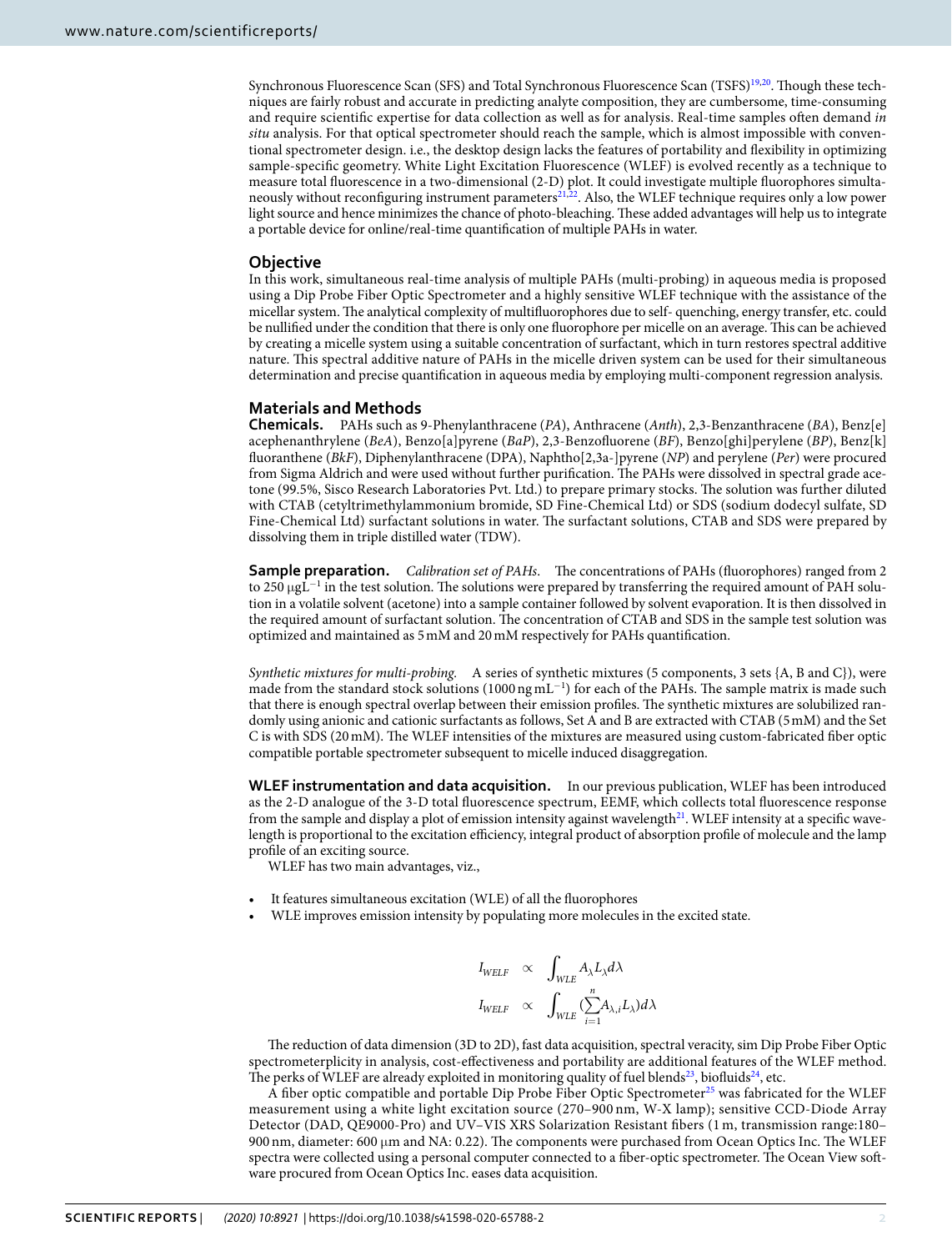

<span id="page-2-0"></span>**Figure 1.** The optical design of Dip Probe Fiber Optic Spectrometer for WLEF measurement.

The schematic optical scheme of the Dip Probe Fiber Optic Spectrometer is shown in Fig. [1](#page-2-0) (A photograph of the Dip Probe design is given as ESI-1). The dip probe is fabricated such that the fluorescence emission was collected at the right-angled geometry to the excitation beam, which minimizes spectral contamination by reflected and transmitted light. The volume of the test solution required for the measurement is 5 mL and the path length maintained as 10 mm. Optimized instrument parameters for WLEF measurement are 10 seconds of spectral integration, averaged over 5 spectra and boxcar smoothening across 5 consecutive wavelengths. These optimized parameters gave reasonable highest WLEF intensity for each species, which was chosen for the entire analysis.

**Multivariate analysis of WLEF data.** The WLEF intensity at each wavelength depends on two variables, viz., concentrations of species and their respective WLEF intensities, i.e., the data matrix has a bilinear structure. The uniqueness of Multivariate Curve Resolution–Alternating Least Square (MCR-ALS) analysis is that it provides analyte-specific pure spectral (instrument) responses along with their abundance as concentration profiles in the output. Though the exploratory methods like independent component analysis (ICA), principal component analysis (PCA), etc. are good for resolving bilinear data, the MCR-ALS algorithm was preferred over them to analyze the WELF data matrix. Also, ICA or PCA methods lack a genuine chemical or scientific model. MCR-ALS algorithm alternatively optimizes both the spectral and concentration profiles in each iterative cycle. Iterative methods do not require a structured concentration direction. MCR always furnishes a simple bilinear description based on the variation in the data especially the natural properties of the problem of interest. MCR-ALS algorithm has given the freedom of the incorporating chemical and mathematical constraints to make the data analysis task efficient. These characteristics make MCR outputs legible to non-chemometricians $26-28$  $26-28$ .

The PLS-Toolbox 5.0.3 written in MATLAB language was used for MCR-ALS analyses as follows. The WLEF intensity of the mixture of PAHs at a particular emission wavelength,  $W_i$  is given by

$$
W_i = \sum_{i=1}^n c_i w_i
$$

where  $w_i$  and  $c_i$  are respectively the WLEF intensity and the fractional concentration of the  $i$ <sup>th</sup> component. The value of '**i**' is ranging between 1 and n, the total number of the component present in the mixture. Hence the quantification needs to estimate concentration  $c_i$ 's along with the unique molecular feature  $w_i$ . A set of 'n' linear equations with 'n' fractional coefficients can be resolved as follows.

The relationship between the WLEF data matrix  $W_i$  is bilinear in nature, i.e., it is the sum of the product of the concentration of each PAHs and the respective spectra as expected.

$$
W_i = C S^T + E
$$

where **W** is the WLEF spectra of **I** samples against **J** wavelengths; **C** is the concentration of **K** number of PAHs in the analytes; **S T** are the pure WLEF spectra, its rows contain the pure spectra of respective species; **E** is the calibration error<sup>[26](#page-8-24)</sup>.

Prior to MCR analysis, the number of components and the spectral window are iteratively optimized by means of PCA followed Evolving Factor Analysis (EFA) procedures<sup>[29](#page-9-1)</sup>. The initial estimation for the spectral profile (determination of the purest variables) is done using EFA followed by MCR in order to initiate the iterative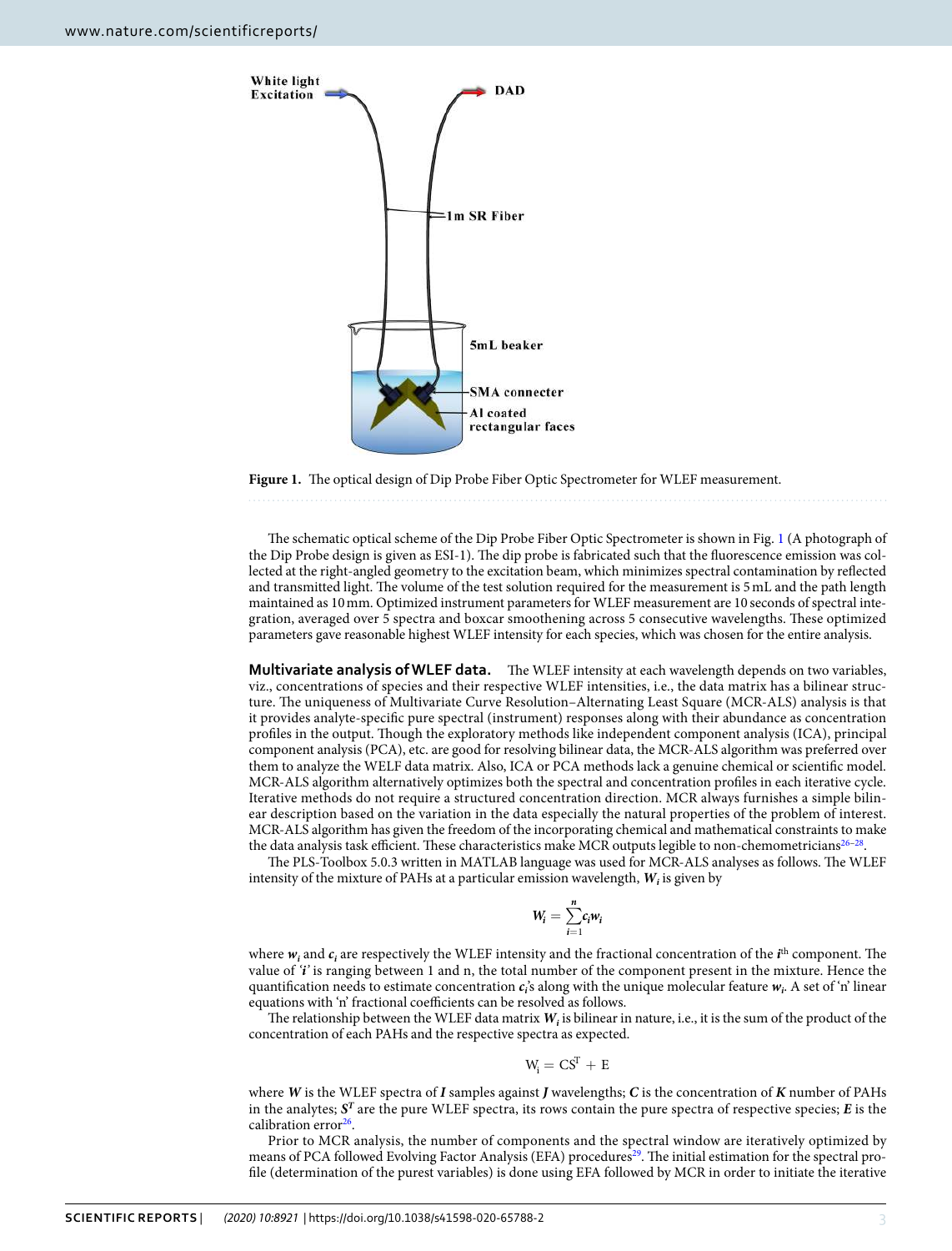<span id="page-3-0"></span>

| <b>PAH</b>                           | Solubility in<br>water $(\mu g/L)$ | <b>Health</b> issue                                   |
|--------------------------------------|------------------------------------|-------------------------------------------------------|
| 2,3-Benzanthracene (BA, Naphthacene) | 1.51                               | Dermal irritant and very toxic to<br>aquatic life     |
| 2,3-Benzofluorene $(BF)$             | 2.38                               | Endocrine disruptors                                  |
| 9-Phenylanthracene (PA)              | Insoluble                          | Eye irritant and toxic to aquatic life                |
| Anthracene (Anth)                    | 0.044                              | Lung cancer, coughing and wheezing                    |
| Benz[e]acephenanthrylene (BeA)       | 1.49                               | Carcinogen and very toxic to aquatic<br>life          |
| $Benz[k]$ fluoranthene ( $BkF$ )     | 0.801                              | Carcinogen and irritant                               |
| Benzo[a] pyrene $(BaP)$              | 1.62                               | Carcinogen and causes respiratory<br>tract irritation |
| Benzo[ghi]perylene $(BP)$            | 2.61                               | Very toxic to aquatic life                            |
| Naphtho[2,3a-] pyrene $(NP)$         | Insoluble                          | Dermal and oral toxicity                              |
| Perylene (Per)                       | 0.41                               | Affects cardiovascular system                         |

Table 1. The solubility of PAHs in water and their associated health issues<sup>34-[38](#page-9-3)</sup>.

ALS procedure. The initial estimation for the spectrum gives an unconstrained least square solution for the concentration.

$$
C=D(S^T)^+
$$

where,  $(\mathbf{S}^T)^{+} = \mathbf{S}(\mathbf{S}^T \mathbf{S})^{-1}$ , pseudo-inverse of  $\mathbf{S}^T$ 

Similar estimations can be done on concentration in the ALS cycles; such iteration yields new matrices of **C** and  $S^T$ .

### **Results and Discussion**

**Selection of PAHs and its sensitivity in WLEF measurement.** The PAHs were chosen based on their insoluble nature and cancerous properties (Table [1\)](#page-3-0). Since they last in the environment for quite a long time (half-life ~ 6 yrs), these living carcinogens are monitored in aqueous media. The acceptable limit of PAHs in the environment, especially water bodies, is less than 1 to 5 mg  $L^{-1}$ .

The WLEF spectra of selected PAHs measured in 5 mM CTAB are shown in Fig. [2.](#page-4-0)

The merits of this analytical procedure for each PAH are independently established by making a linear plot of WLEF intensity against the amount of PAH. WLEF intensity in the concentration ranges from 10 to 100 nM. The WLEF spectra and their respective calibration plots of selected PAHs are presented as ESI-2. The Linear Quantification Range (LQR), Pearson's regression coefficient  $(R^2)$  and Limit of Detection (LOD) were determined for each PAH and gathered in ESI-3.

The LDR for the analysis of PAHs by WLEF ranged from 2.5 to 250 µgL<sup>-1</sup> with very good correlation (R<sup>2</sup> ~0.9989 to 0.9999). The LOD of various PAHs was found to be between 0.1 and 2 µgL<sup>−</sup><sup>1</sup> . Figure [2](#page-4-0) clearly reveals that there is a robust spectral overlap among the emission spectrum of PAHs. The linearity plot of WLEF intensity against concentration in the analytical range (ESI-2) verifies that the possibility of energy transfers, inner filter effects, etc., is negligible in micellar media. In this regard, though the simultaneous quantification of multiple components has a good impact, a suitable data collection methodology followed by logical analysis is also required.

**Micelle assisted probing of multiple PAHs in aqueous media.** The micelle assisted multi-probing aims at instantaneous quantitative visualization of multiple PAHs in real samples. It involves 3 steps, viz., (a) micellar dissolution of PAHs to enhance the fluorescence as well as remove spectral interferences, (b) measurement of WLEF to obtain total fluorescence features in a very short time and (c) spectral deconvolution using chemometrics to provide qualitative and quantitative information.

Micelle assisted dissolution of PAHs. Micelles have two roles in this method, (a) minimize the problems of non-linearity and regain spectral additivity and (b) provide a hydrophobic environment to the analyte and make it visible. Micelle scavenges each PAH from aqueous media to its micellar cavity and increases the average distance between them which leads to enhanced sensitivity, reduced non-radiative energy transfer, and negligible collisional quenching<sup>[3](#page-8-2)</sup>.

Micellar solubilization of PAHs (BaP as a representative example, which is insoluble in water) was studied by fixing the concentration of it and varying the amount of surfactant, CTAB (cmc =  $0.96$  mM; CAN =  $62$ ), in the test solution (Fig. [3](#page-5-0)). Enhanced solubility or fluorescence is observed for the sample above cmc of surfactant, due to the micellar scavenging of fluorescent and hydrophobic PAH. Saturation in fluorescence intensity was observed above 5 mM of CTAB (micelle concentration,  $[M] = 65 \mu M$ ). So the optimum concentration of the micellar medium, CTAB, was selected as 5 mM to scavenge PAH from aqueous media with minimal intensity quenching effects. Similar study has been done with an anionic surfactant, SDS (cmc =  $8.3$  mM; CAN =  $63$ ) and optimized concentration was found to be 19.3 mM ( $[M] = 175 \mu M$ ; ESI-4a & b).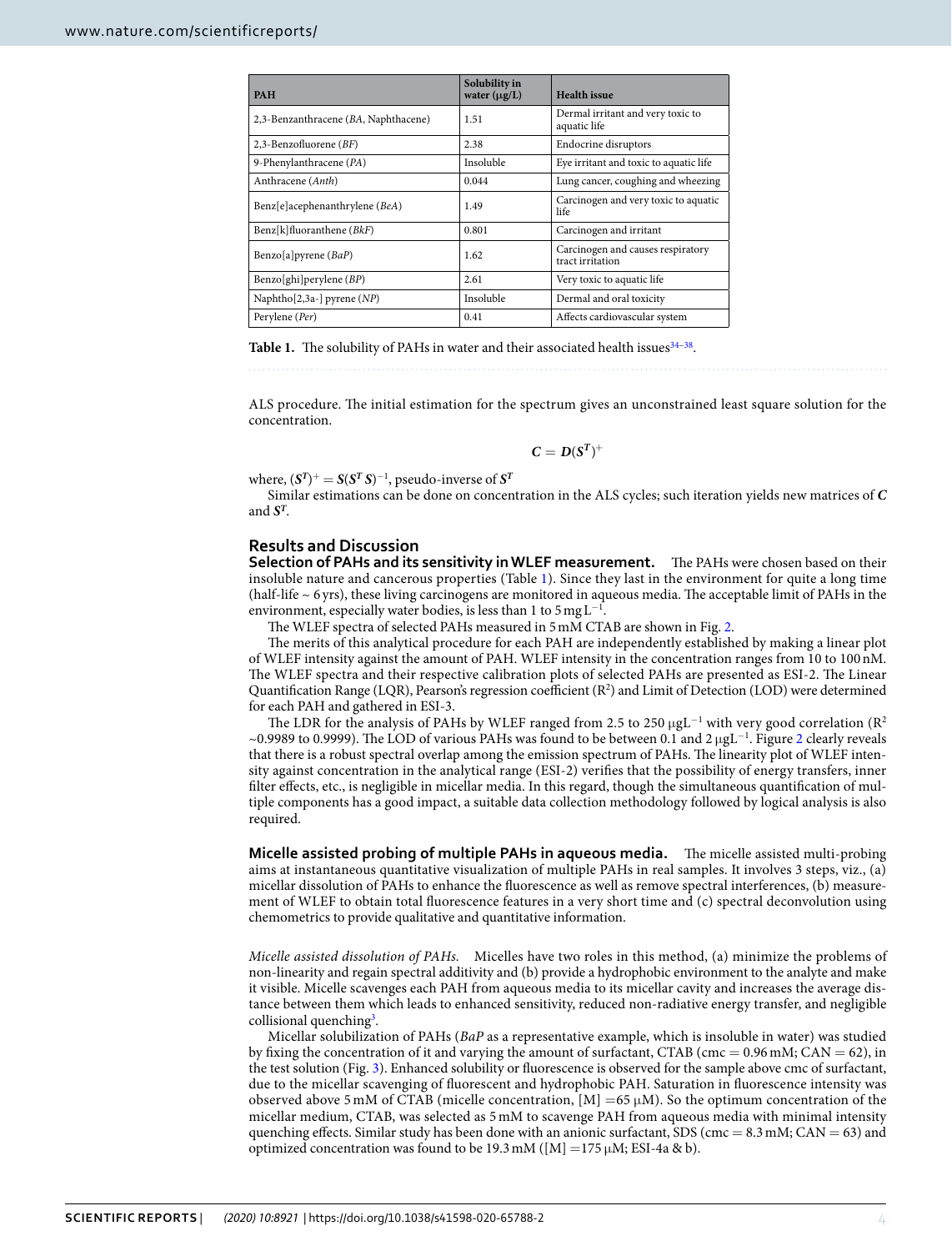

<span id="page-4-0"></span>**Figure 2.** UV-VIS electronic absorption spectra  $(1 \mu M, \text{black})$  of PAHs, lamp profile (cyan) for electronic white excitation and WLEF spectra of PAHs (10 nM) in aqueous media in presence (magenta) and absence (blue) 5 mM CTAB surfactant media {[**A**] 2,3-Benzanthracene (BA), [**B**] 2,3-Benzofluorene (BF), [**C**] 9-Phenylanthracene (PA), [**D]** Anthracene (Anth), [**E]** Benz[e]acephenanthrylene (BeA), [**F**] Benz[k] fluoranthene (BkF), [**G**] Benzo[a]pyrene (BaP), [**H**] Benzo[ghi]perylene (BP), [**I**] Naphtho[2,3a-]pyrene (NP) and [**J**] Perylene (Per)}.

$$
P(n) = \frac{x^n e^{-x}}{n!}
$$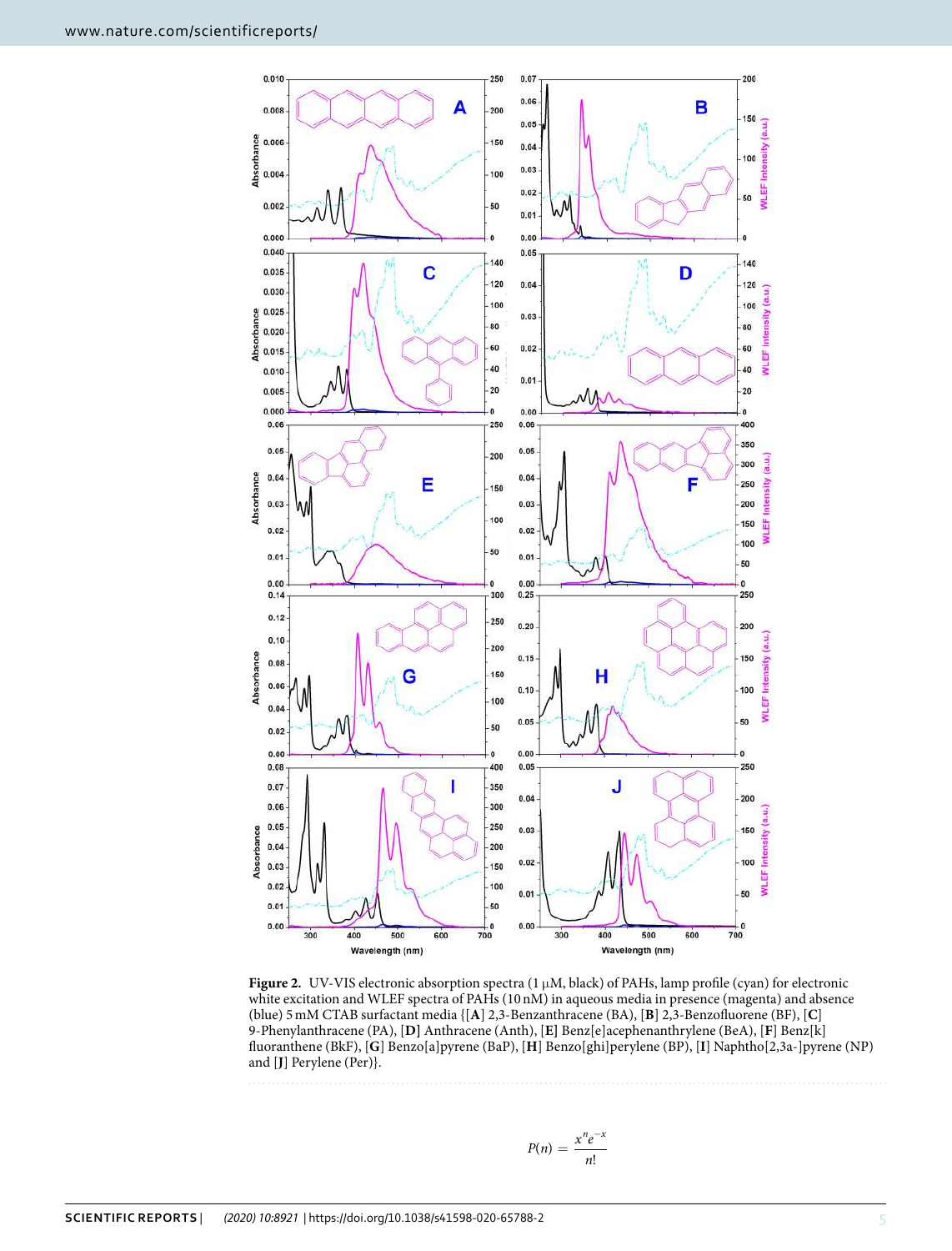

<span id="page-5-0"></span>**Figure 3.** The variation of WLEF intensity at its emission maxima of benzo[a]pyrene (BaP, 0.75 µM) with surfactant (CTAB; 1 to 10 mM) concentration measured in a custom designed Dip Probe Fiber Optic Spectrometer (spectral intensity is averaged for 3 measurements). Inset figure shows the WLEF spectra for the same.

The Poisson's distribution was used to predict the number probability, P (n), of PAH molecules present per micelles<sup>[30](#page-9-4),[31](#page-9-5)</sup>.

$$
P(n) = \frac{x^n e^{-x}}{n!}
$$

The variables 'x' and 'n' are the PAH to micelle ratio and the number of PAH respectively. For the given micellar (CTAB, 5 mM) and PAH (0.75  $\mu$ M) concentrations, the chance of one PAH being inside a micelle is about 1%. Likewise, the probability of two PAHs in a single micelle is  $4.36 \times 10^{-5}$ . The table, ESI-5, clearly indicates that the probability of finding two or more PAHs in the same micelle is rarest or can be omitted.

The fluorescence negating phenomena of resonance energy transfer and the dynamic collisional quenching etc. are thus nullified by pushing each PAHs into separate micelles and hence by increasing the average spacing between any two PAHs. In addition, micellization enhances solubilization of hydrophobic PAHs and hence fluorescence intensity. The effect of the second fluorophore on the calibration curve of a target fluorophore was established by gradually varying the concentration of second (interfering) fluorophore. The interference between different fluorophore and spectral additivity of PAH mixtures were also investigated and were found to be negligible in micellar media. The optimized concentration of the surfactant regains the spectral additivity of target as well as interfering fluorophores with an analytically relevant range (2 to 250  $\mu$ gL<sup>-1</sup>). The amount of surfactants required for the complete evincing of multifluorophoric mixture (sample volume - 5 mL) was 9.1 mg (5 mM) and 27.8 mg (19.3 mM) respectively for CTAB and SDS. Since the pH and presence of salts (ionic strength) can significantly alter the cmc, the optimized surfactant concentration may vary as a function of the concentration of other ionic species in the real system. This must be factored in while taking real-life samples. Non-ionic surfactants with a zeta potential of the micelles close to zero may be the most ideal choice.

WLEF spectral data acquisition and chemometric analysis. Aqueous analyte containing a mixture of PAHs of interest, [5 - component synthetic mixture(s)] is solubilized in a micellar media. It is then examined under the white light excitation; each component emits a unique fluorescence spectrum. Since the micelle induced solubilization eliminates the fluorescence degrading possibilities such as energy transfer, inner filter effects, etc.; hence, the WLEF spectra of the multiple PAHs regain the spectral additivity feature. A multivariate analysis based spectral deciphering of these mixtures into individual emission can be used for the identification of individual components and their quantification.

MCR–ALS analyses can decompose the WLEF spectral data matrix into concentration and spectral data. To get meaningful information a series of logical and mathematical constraints are employed. Initially, non-negativity constraint is applied to both spectral and concentration profiles because of their real nature. Since the spectra of PAHs are having vibrational structures, unimodality constraints cannot be a logical choice, so unimodality con-straint is applied only to the concentration profile<sup>[29](#page-9-1)[,32](#page-9-6)</sup>. The correlation constraint is smartly introduced to predict the exact concentration of analytes in an unknown environment.

A soft MCR-ALS procedure performed on calibration data with non-negativity constraints on both concentrations and spectra profiles, and unimodality on concentration profile. PCA initially estimates the number of components as 5 which captures the maximum variation of about 99.9% for all the three sets. This is matching with the composition of the spiked samples as well. EFA yields the spectral window (variable) in which the analytes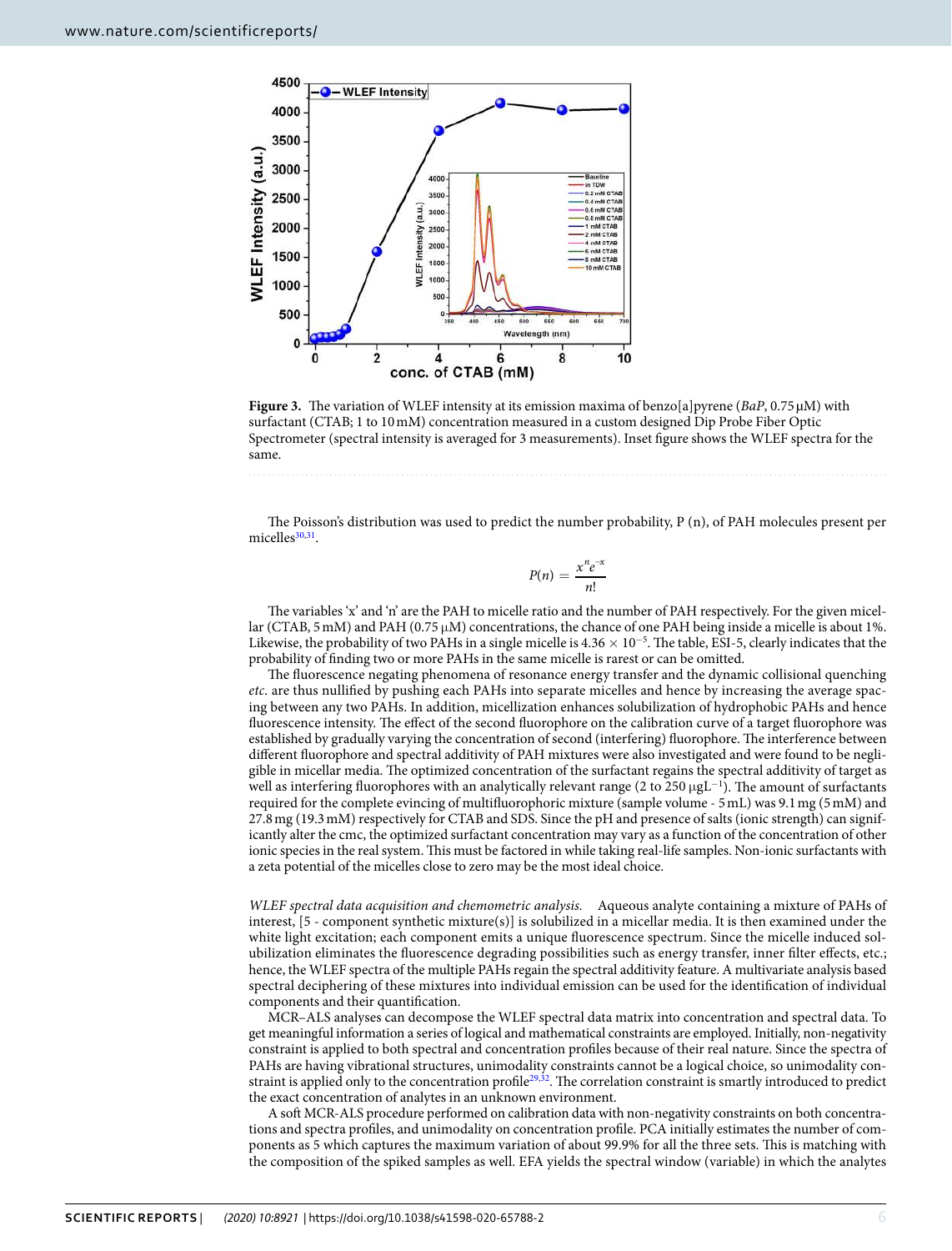

<span id="page-6-0"></span>**Figure 4.** Spectral deciphering and quantification of complex mixtures of analyte (Set A) using MCR-ALS multivariate analysis. (1) WLEF spectra of analyte, (2) spectral information of analytes and (3) their concentration profiles with 3% error bar [WLEF spectra are averaged for 5 measurements].

are present; only two components have less overlap with the rest of the spectra, the other three are completely overlapped. The MCR-ALS resolved 5 species for all the three sample sets (A, B and C). Spectral deciphering and quantification of multiple analytes in complex mixture, Set A (mixtures Set B and C are shown in ESI-6a & b) using MCR-ALS multivariate analysis is shown in Fig. [4](#page-6-0). The exactitude of resolution is evaluated by considering 3 parameters, viz., Standard Deviance of residuals, the fitting error and the variance and is tabulated in ESI-7.

The correlation constraint creates an MCR-ALS calibration model, which can be adopted for the quantitative visualization of the PAHs in real samples; even unknown spectral interferences have existed. Prior knowledge of the spectral nature helps us to identify the PAH along with its amount in the mixture accurately. Percentage (%) recovery of each PAH present in the 3 sets of calibration samples was determined (ESI-8) using the following relations.

relative % error = 
$$
\left(\frac{x - x^{'}}{x}\right) \times 100
$$

% Recovery  $= (100 -$  relative % error)

where **x** is the spiked amount and **x'** is the recovered amount of PAH.

The root mean square error in prediction (RMSEP) of the analyte combinations for each sample determined using the following relation.

$$
RMSEP = \sqrt{\frac{\sum_{i=1}^{n}(x - x_i)^2}{n}}
$$

Relative percentage recoveries of sample mixtures were found to be  $98 \pm 2\%$  and lack-of-fit in all the analytes were well below 1%. So, this micelle assisted methodology for probing multiple PAHs (multi-probing) in aqueous media using WLEF could be a low cost, portable option. Also, this methodology can be easily adapted for the real-time monitoring of PAHs in different water bodies.

**Real sample analysis (% recovery of PAHs).** The real analytical system carries complexity with respect to matrix fluorescence (mainly, humic substance) and as well as multiple fluorophoric components. The reliability of the methodology was tested by a river water sample obtained from Vettar-river spiked with 3 synthetic mixtures of PAHs. The amount of SDS used to extract the total fluorescence was 30 mg (optimized value 27.8 mg). SDS is adopted for real sample analysis because of its environment-friendly nature. The WLEF spectra of the spiked samples are resolved using the developed model (Fig. [5](#page-7-0)). The river water sample was collected and filtered through disposable syringe filters (MILLEX,  $33 \text{ mm}$ , and  $0.22 \mu \text{m}$ ) to remove particulate matters, followed by PAHs spiking in order to minimize the scattering and particulate matters. The humic substance present in the fairly clear river water sample was found to be  $142 \pm 5$  ppm<sup>[33](#page-9-7)</sup>. Correlation constraint eases the adoption of developed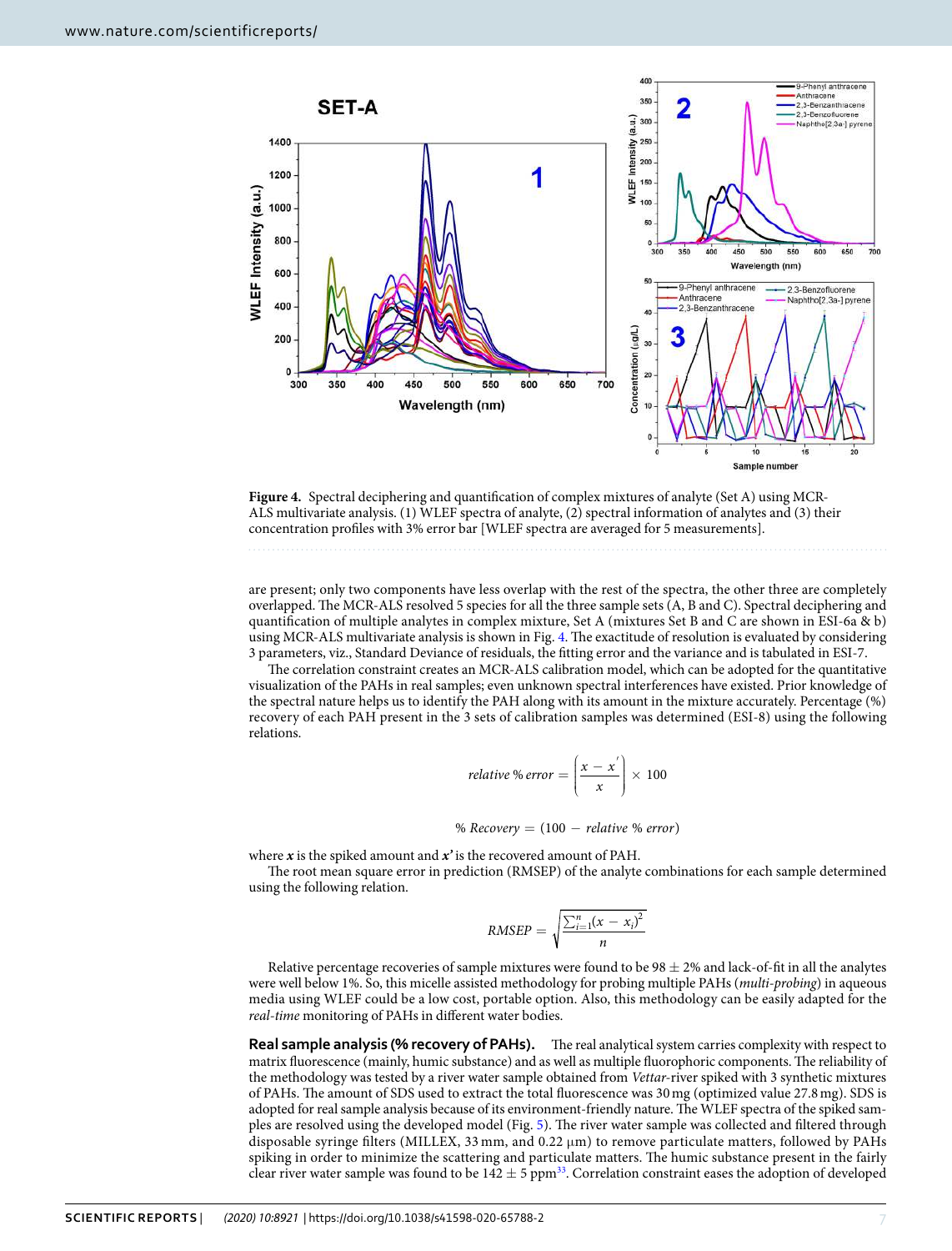

<span id="page-7-0"></span>**Figure 5.** (**a**) WLEF spectra of 3 mixtures of PAHs spiked river samples (RS) without (W) and with baseline correction (B) measured in real time using SDS micellar media. (**b**) Relative prediction error in the percentage recovery of spiked mixtures in three RS. The red histogram (with % error) shows uncorrected spectral deconvolution using MCR-ALS and blue histograms for the respective baseline corrected [spectral measurements are triplicated and deviation from the mean is less than 2%].

<span id="page-7-1"></span>

|                          | <b>Spiked</b>               | <b>Estimated</b> | <b>Deviation</b> | Square               | <b>Estimated</b>              | <b>Deviation</b> | <b>Square</b>        |  |  |
|--------------------------|-----------------------------|------------------|------------------|----------------------|-------------------------------|------------------|----------------------|--|--|
|                          | (nM)                        | Raw Sample (W)   |                  |                      | <b>Baseline Corrected (B)</b> |                  |                      |  |  |
| <b>PAHs</b>              | River Water Sample-1 (RS-1) |                  |                  |                      |                               |                  |                      |  |  |
| 9-phenylanthracene       | 10                          | 10.23            | $-0.23$          | 0.052                | 9.46                          | 0.54             | 0.291 <sub>6</sub>   |  |  |
| Anthracene               | 25                          | 25.17            | $-0.17$          | $0.028$ <sup>o</sup> | 23.67                         | 1.33             | 1.768 <sub>°</sub>   |  |  |
| 2.3-Benzanthracene       | 15                          | 15.26            | $-0.26$          | 0.067 <sub>6</sub>   | 16.21                         | $-1.21$          | $1.464_1$            |  |  |
| 2.3-Benzofluorene        | 20                          | 19.76            | 0.24             | 0.057 <sub>6</sub>   | 18.49                         | 1.51             | $2.280_1$            |  |  |
| Naphtho[2,3a-]pyrene     | 5                           | 5.11             | $-0.11$          | $0.012_1$            | 5.57                          | $-0.57$          | $0.324$ <sup>o</sup> |  |  |
| <b>RMSEP</b>             |                             |                  |                  | 0.209 <sub>3</sub>   |                               |                  | 1.107,               |  |  |
|                          | River Water Sample-2 (RS-2) |                  |                  |                      |                               |                  |                      |  |  |
| Benzo[a]pyrene           | 10                          | 9.89             | 0.11             | $0.012_1$            | 8.94                          | 1.06             | 1.123 <sub>6</sub>   |  |  |
| 2,3-Benzofluorene        | 15                          | 15.31            | $-0.31$          | 0.096 <sub>1</sub>   | 16.37                         | $-1.37$          | 1.876 <sub>9</sub>   |  |  |
| Benzo[ghi]perylene       | 25                          | 25.29            | $-0.29$          | $0.084_1$            | 23.28                         | 1.72             | 2.958 <sub>4</sub>   |  |  |
| Benz[k]fluoranthene      | 5                           | 4.91             | 0.09             | 0.008 <sub>1</sub>   | 5.62                          | $-0.62$          | $0.384_{4}$          |  |  |
| Perylene                 | 20                          | 20.19            | $-0.19$          | $0.036_1$            | 18.46                         | 1.54             | $2.371_{6}$          |  |  |
| <b>RMSEP</b>             |                             |                  |                  | 0.217 <sub>5</sub>   |                               |                  | 1.320,               |  |  |
|                          | River Water Sample-3 (RS-3) |                  |                  |                      |                               |                  |                      |  |  |
| Benz[e]acephenanthrylene | 25                          | 24.65            | 0.35             | $0.120_A$            | 23.83                         | 1.17             | 1.368 <sub>°</sub>   |  |  |
| Benzo[a]pyrene           | 10                          | 10.19            | $-0.19$          | $0.036_1$            | 10.39                         | $-0.39$          | $0.152_1$            |  |  |
| 2,3-Benzofluorene        | 15                          | 14.75            | 0.25             | 0.062 <sub>5</sub>   | 14.15                         | 0.85             | 0.722 <sub>5</sub>   |  |  |
| Benzo[ghi]perylene       | 20                          | 19.8             | 0.20             | 0.040 <sub>o</sub>   | 18.61                         | 1.39             | 1.932 <sub>1</sub>   |  |  |
| Benz[k]fluoranthene      | 5                           | 5.11             | $-0.1$           | $0.012_1$            | 5.47                          | $-0.47$          | 0.220 <sub>o</sub>   |  |  |
| <b>RMSEP</b>             |                             |                  |                  | 0.232 <sub>o</sub>   |                               |                  | $0.937 -$            |  |  |

**Table 2.** Root mean square error in prediction (RMSEP) of the analyte composition in the river water samples (RS).

MCR-ALS model to predict the quality of water even in the presence of background fluorescence interference from humic substances and other fluorescing contaminants. The calibration model designed for a test sample has been used to predict the quantity of the 'unknown' mixture in river water samples.

The percentage recovery of each PAHs present in the 3 sets of samples are tabulated with its figures of merit (Table [2\)](#page-7-1). The RMSEP values show that the spectral subtraction will predict the sample composition with more precision. The spectral subtraction using a suitable baseline (TDW is used here) removes unwanted and inherent scattering components such as Rayleigh and Raman scatterings. The percentage of recovery studies show that baseline-corrected measurement has a feeble deviation from the original values ( $\sim$ 2%) and the RMSEP is well below 0.3 units. These parameters explain the reliability and fidelity of the methodology in real samples. The uniqueness of spectral features and the availability of fluorescence spectral libraries of PAHs widen the scope of our methodology. The simplicity of instrumentation, data collection in no time, ease of data processing, portability of equipment, etc. are the additional features of this micelle assisted multi-probing. It allows real-time monitoring and simultaneous quantification of a mixture of PAHs in water bodies. This proof-of-concept work well with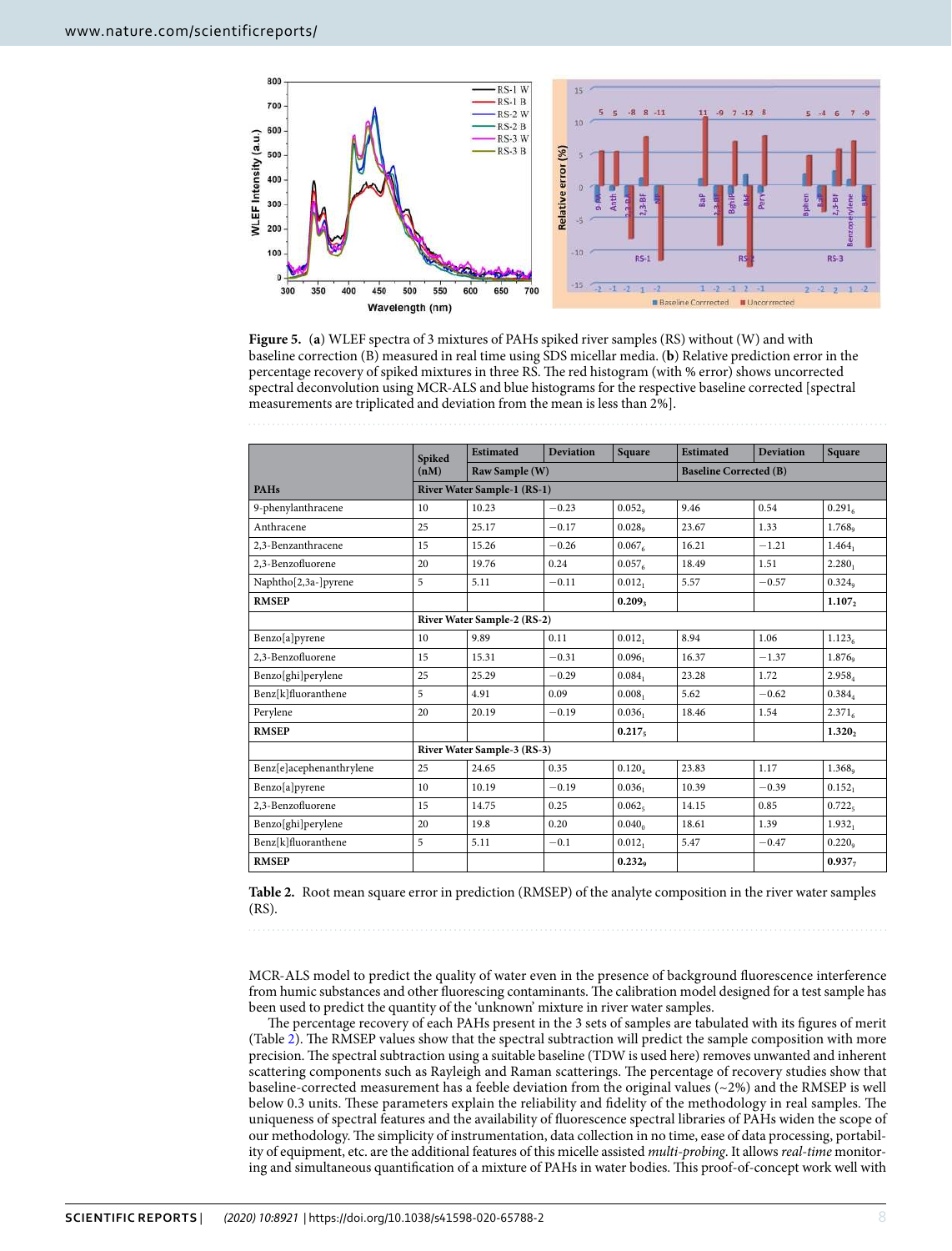low scattering samples (even PAH spiked river samples) and merely pure with respect to other ionic contaminants and low salinity samples.

#### **Conclusions**

The micelle assisted fluorescence enhancement followed by multivariate deciphering methodology may be devised for the real-time analysis of complex, but transparent analytes. The micellar scavenging made the 'invisible' carcinogens (PAHs) visible by providing a more hydrophobic environment and increasing solubility of PAHs. The optimized amount of surfactants required for the micellar extraction of PAHs is determined as 19.3 mM for SDS and 5 mM for CTAB respectively. WLEF of micellar extracted multifluorophoric systems regains spectral addition feature by optimizing the maximum number of PAHs in a micelle to unity and hence minimize self-quenching, energy transfer, etc. The WLEF spectra of mixtures are deciphered into quality and quantity information using multivariate MCR-ALS. Also, the LOD of various PAHs in water was found to be of the order of micrograms per liter (subnanomolar). The reliability and fidelity of the methodology are tested with real samples which yield more than 97% of accuracy with ~0.3 of RMSEP. The issues of Rayleigh and Raman scattering in the data set are easily removed in this methodology by baseline subtraction. In summary, Micelle assisted extraction followed by MCR–ALS analysis of bilinear structured WLEF data can easily probe multiple fluorescent components in a facile manner. Also its application potential under various matrix conditions like scattering/intrinsic fluorescence/pH/salinity/hardness etc. are yet to be explored.

Received: 3 April 2020; Accepted: 5 May 2020; Published online: 02 June 2020

#### **References**

- <span id="page-8-0"></span> 1. Abdel-Shafy, H. I. & Mansour, M. S. M. A review on polycyclic aromatic hydrocarbons: Source, environmental impact, effect on human health and remediation. Egypt. J. Petroleum. **25**, 107–123 (2016).
- <span id="page-8-1"></span> 2. Khan, M. A. I., Biswas, B., Smith, E., Naidu, R. & Megharaj, M. Toxicity assessment of fresh and weathered petroleum hydrocarbons in contaminated soil- a review. Chemosphere. **212**, 755–767 (2018).
- <span id="page-8-2"></span> 3. Singh, L. & Agarwal, T. Polycyclic aromatic hydrocarbons in diet: Concern for public health. Trends Food Sci. Technol. **79**, 160–170  $(2018)$ .
- <span id="page-8-3"></span> 4. Omar, T. F. T., Aris, A. Z., Md Yusoff, F. & Mustafa, S. Occurrence and level of emerging organic contaminant in fish and mollusk from Klang River estuary, Malaysia and assessment on human health risk. Environ. Pollut. **248**, 763–773 (2019).
- <span id="page-8-4"></span>5. Duval, C., Blanc, E. & Coumoul, X. Aryl hydrocarbon receptor and liver fibrosis. Current Opinion in Toxicology **8**, 8–13 (2018).
- <span id="page-8-5"></span>6. Connellan, S. J. Lung diseases associated with hydrocarbon exposure. Resp. Med. **126**, 46–51 (2017).
- <span id="page-8-6"></span> 7. Stuer-Lauridsen, F. Review of passive accumulation devices for monitoring organic micropollutants in the aquatic environment. Environ. Pollut. **136**, 503–524 (2005).
- <span id="page-8-7"></span> 8. Petrarca, M. H. & Godoy, H. T. Gas chromatography–mass spectrometry determination of polycyclic aromatic hydrocarbons in baby food using QuEChERS combined with low-density solvent dispersive liquid–liquid microextraction. Food Chem. **257**, 44–52 (2018).
- <span id="page-8-8"></span> 9. Mousavi, L., Tamiji, Z. & Khoshayand, M. R. Applications and opportunities of experimental design for the dispersive liquid–liquid microextraction method – A review. Talanta. **1901**, 335–356 (2018).
- <span id="page-8-9"></span> 10. Santos, P. M., Sánchez, M. N., Pavón, J. L. P. & Cordero, B. M. Determination of polycyclic aromatic hydrocarbons in human biological samples: A critical review. Trend. Anal. Chem. **113**, 194–209 (2019).
- <span id="page-8-10"></span> 11. Kiss, G., Vorga-Puchong, Z. & Hlavay, J. Determination of polycyclic aromatic hydrocarbons in precipitation using solid-phase extraction and column liquid chromatography. J. Chromatogr. A. **725**, 261–272 (1996).
- <span id="page-8-11"></span> 12. Xie, M. X., Xie, F. & Deng, Z. W. Zhuang, G.S., Determination of polynuclear aromatic hydrocarbons in aerosol by solid-phase extraction and gas chromatography–mass spectrum. Talanta. **60**, 1245–1257 (2003).
- <span id="page-8-12"></span> 13. Martine, E., Gros, M., Lacorte, S. & Barcel, D. Simplified procedures for the analysis of polycyclic aromatic hydrocarbons in water sediments and mussels. J. Chromatogr. A. **1047**, 181–188 (2004).
- <span id="page-8-13"></span> 14. Li, Y. & Zhu, J. Identification of sink spots in two thermal desorption GC/MS systems for the analysis of polycyclic aromatic hydrocarbons. Anal. Chimi. Acta. **961**, 67–73 (2017).
- 15. Pollo, B. J., Alexandrino, G. L., Augusto, F. & Hantao, L. W. The impact of comprehensive two-dimensional gas chromatography on oil & gas analysis: Recent advances and applications in petroleum industry. Trend. Anal. Chem. **105**, 202–217 (2018).
- <span id="page-8-14"></span> 16. Sheng-Wei, W. et al. Determination of polycyclic aromatic hydrocarbons (PAHs) in cosmetic products by gas chromatographytandem mass spectrometry. J. Food Drug Anal. **27**, 815–824 (2019).
- <span id="page-8-15"></span>17. Miller, J. S. Determination of polycyclic aromatic hydrocarbons by spectrofluorimetry. Anal. Chimi. Acta. **388**, 27–34 (1999).
- <span id="page-8-16"></span> 18. Wenzl, T., Simon, R. & Kleiner, J. Anklam, E. Analytical methods for polycyclic aromatic hydrocarbons (PAHs) in food and the environment needed for new food legislation in the European Union. Trends Anal. Chem. **25**, 716–725 (2006).
- <span id="page-8-17"></span> 19. Kumar, K., Tarai, M. & Mishra, A. K. Unconventional steady-state fluorescence spectroscopy as an analytical technique for analysis of complex-multifluorophoric mixtures. Trends Anal. Chem. **97**, 216–243 (2017).
- <span id="page-8-18"></span> 20. Patra, D. & Mishra, A. K. Recent developments in multi-component synchronous fluorescence scan analysis. Trends Anal. Chem. **21**, 787–798 (2002).
- <span id="page-8-19"></span> 21. Prakash, J. & Mishra, A. K. White light excitation fluorescence (WLEF) Part I. Exploring the use in analytical fluorimetry. Anal. Methods. **3**, 362–367 (2011).
- <span id="page-8-20"></span>22. Prakash, J. & Mishra, A. K. White light excitation fluorescence (WLEF) Part II. Analysis of complex multifluorophoric systems. Anal. Methods. **3**, 368–373 (2011).
- <span id="page-8-21"></span> 23. Prakash, J. & Mishra, A. K. Introduction of a Novel Fluorescence Based Method for the Composition Estimation of Petroleum Fuel – Biofuel Blends. Fuel **108**, 351–355 (2013).
- <span id="page-8-22"></span> 24. Prakash, J. & Mishra, A. K. Quantification of doxorubicin in biofluids using white light excitation fluorescence. J. Biophotonics. **7**, 607–616 (2014).
- <span id="page-8-23"></span> 25. Prakash, J. & Mishra, A. K. Fabrication, optimization and application of a dip-probe fluorescence spectrometer based on white-light excitation fluorescence. Meas. Sci. Technol. **24**, 105502–10 (2013).
- <span id="page-8-24"></span> 26. Tauler, R., Kowalski, B. & Fleming, S. Multivariate curve resolution applied to spectral data from multiple runs of an industrial process. Anal. Chem. **65**, 2040–2047 (1993).
- 27. Garrido, M., Rius, F. X. & Larrechi, M. S. Multivariate curve resolution-alternating least squares (MCR-ALS) applied to spectroscopic data from monitoring chemical reactions processes. Anal. Bioanal. Chem. **390**, 2059–2066 (2008).